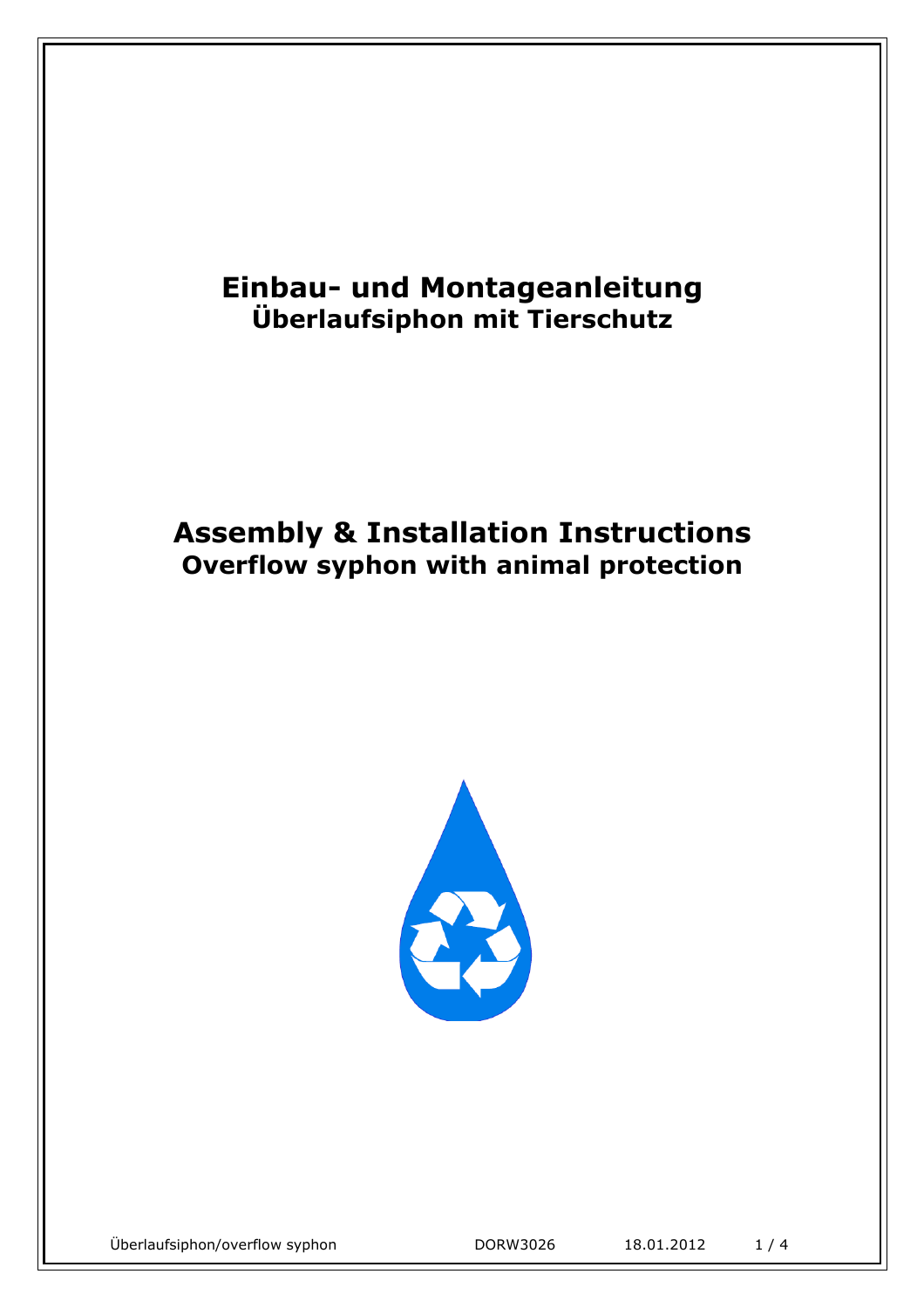#### **Wichtige Hinweise:**

**Die Befolgung und Berücksichtigung der in dieser technischen Dokumentation und der Dokumentationen der mit diesem Produkt in Verbindung stehender Komponenten enthaltenen Angaben sind Bestandteil der Garantiebedingungen.** 

#### **Important Notice:**

**Proper handling and observance of all information given in the operating manual are part of our guarantee terms. Damage caused by negligence is excluded! This restriction applies to this product and all other products associated with it.**

#### **Einsatzbereich**

Der Überlaufsiphon wird als Tanküberlauf in einen bestehenden Erdspeicher installiert. Der Siphon ist innen liegend und kann daher nachträglich eingebaut werden.

Zum einen dient er als Geruchssperre bei der Anbindung an ein Kanalsystem. Zum anderen entsteht durch seine abgeschrägte Überlaufkante ein Sogeffekt, so dass Schwimmpartikel aus dem Erdspeicher gespült werden.

Der Tierschutz verhindert das Eindringen von Nagetieren in den Erdspeicher.

### **Area of application**

The overflow siphon is installed as a tank overflow into an existing underground tank. The syphon is inside and can be installed additionally.

On one hand it stops smells if connected to a sewer. On the other hand it has a suction effect with its sloped overflow edge, so floating particles are rinsed out.

The animal protection avoids an intrusion of rodents into the underground tank.



- A = Schwimmpartikel / floating particles
- B = Sogeffekt / suction effect

 $C = \overline{U}$ berlaufsiphon mit Tierschutz / overflow syphon with animal protection

D = Kleintierschutz**\* /** animal protection **\***

**Abb./fig. 1**

\* Kleintierschutz im Fachhandelsprogramm enthalten/ \* Protection of Small animals contained in the specialised trade programme.

#### **Montage des Siphon als Tanküberlauf mit Tierschutz**

An allen unseren Erdspeichern befindet sich eine Dichtung DN 100, die mit einem Aufkleber als Überlauf gekennzeichnet ist. Diese Dichtung ist bei Lieferung mit einer Verschlusskappe versehen. Entfernen Sie die Kappe und nehmen Sie die Dichtung aus der Öffnung.

Die Dichtung wird gedreht und wieder eingesetzt, da der Siphon von innen nach außen durch die Erdspeicherwand geschoben wird. Die Dichtungslippen zeigen jetzt nach außen. Auf die Dichtung und den Siphon wird gleichmäßig Gleitmittel aufgetragen. Jetzt kann der Siphon vom Speicherinneren nach außen durch die Dichtung geschoben werden.



| Überlaufsiphon/overflow syphon | DORW3026 | 18.01.2012 | 2/4 |
|--------------------------------|----------|------------|-----|
|--------------------------------|----------|------------|-----|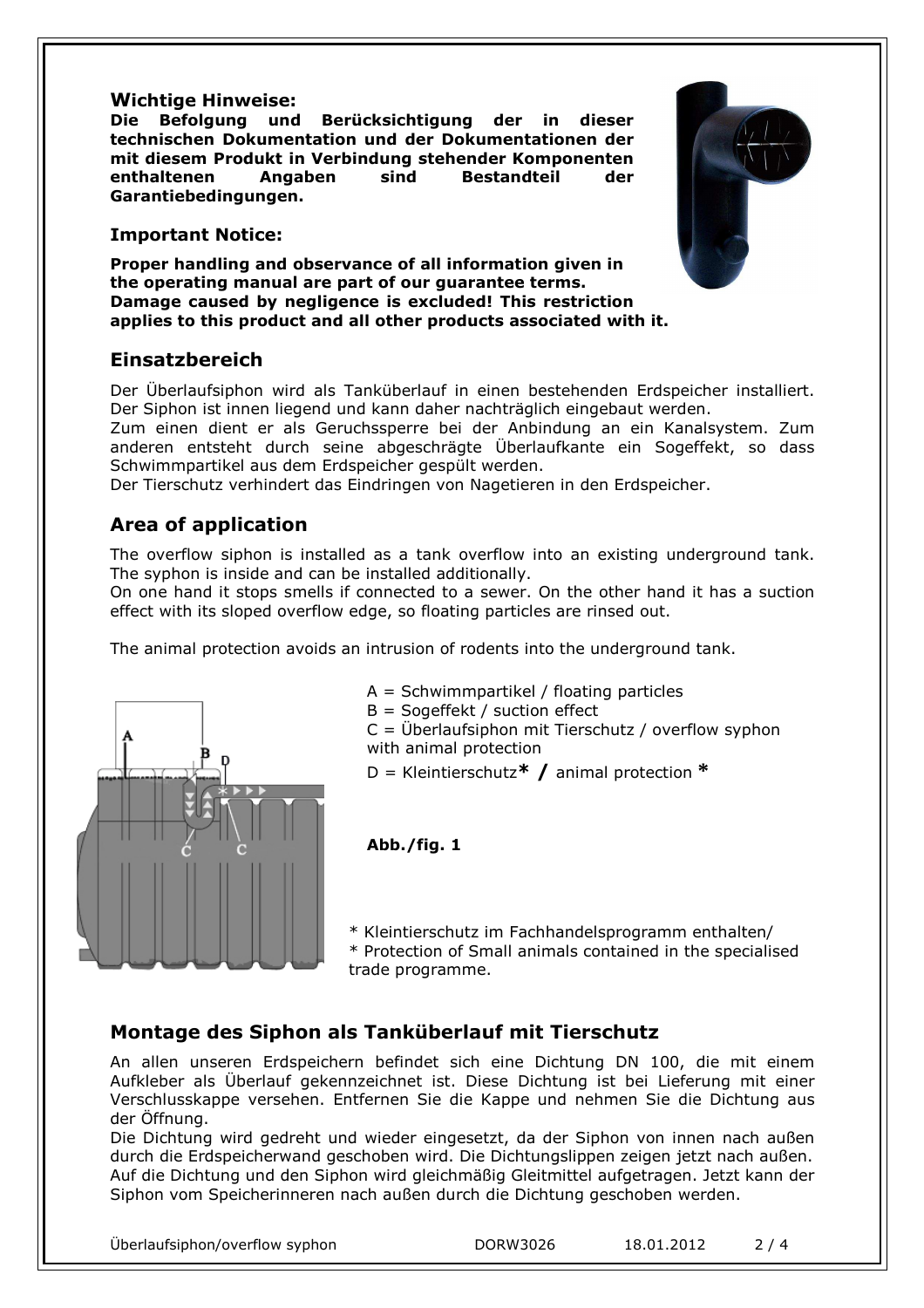Der Siphon ragt jetzt außen aus dem Erdspeicher und kann mit handelsüblichen Rohren DN 100 verlängert und an den Kanal angeschlossen werden.

Der Tierschutz stellt eine Querschnittsverengung im Rohr dar. Aus diesem Grund darf der Siphon nur in Erdspeicher eingebaut werden, deren Zulauf gefiltert wird. Unsere-Regenwasserfilter haben zusätzlich einen Schmutzwasserablauf, der den freien Durchgang außerhalb des Erdspeichers garantiert. Bei Verwendung von anderen Erdspeichern und Filtern ist dieser freie Durchgang zum Kanalanschluss zu prüfen und sicherzustellen.

Produktionsbedingt befindet sich an der Ober- und Unterseite des Siphons eine Formtrennnaht. Vor Einau des Siphons prüfen Sie bitte, ob die Trennnaht restlos entfernt wurde. Gegebenenfalls kann die Naht mit einem scharfen Messer entfernt werden oder geglättet werden.

#### **Installing the syphon as a tank overflow with animal protection**

All our underground tanks have a gasket DN 100, which is marked with a sticker as the overflow. This gasket has a cap when delivered. Remove the cap and take the gasket out of the opening.

The gasket has to be turned around and reinstalled, because the syphon is pushed from the inside to the outside through the tank wall. The gasket wipes face outwards now.

Anti seize has to be applied on the gasket and the syphon. Now the syphon can be pushed from the tank inside to the outside through the gasket.

The syphon stands out of the tank and can be extended by standard pipes DN 100 and can be connected to the sewer.

The animal protection is a cross-section reduction in the pipe. This is why the syphon can only be installed into underground tanks, where supply is filtered. Our rainwater filters have a foul water overflow, which guarantees free passage outside the tank. If using other tanks and filters the passage has to be checked.

There are seams on the top and on the bottom of the siphon. Before you install the syphon, check that these are completely removed. If necessary, they can be removed with a knife or they can be flattened.